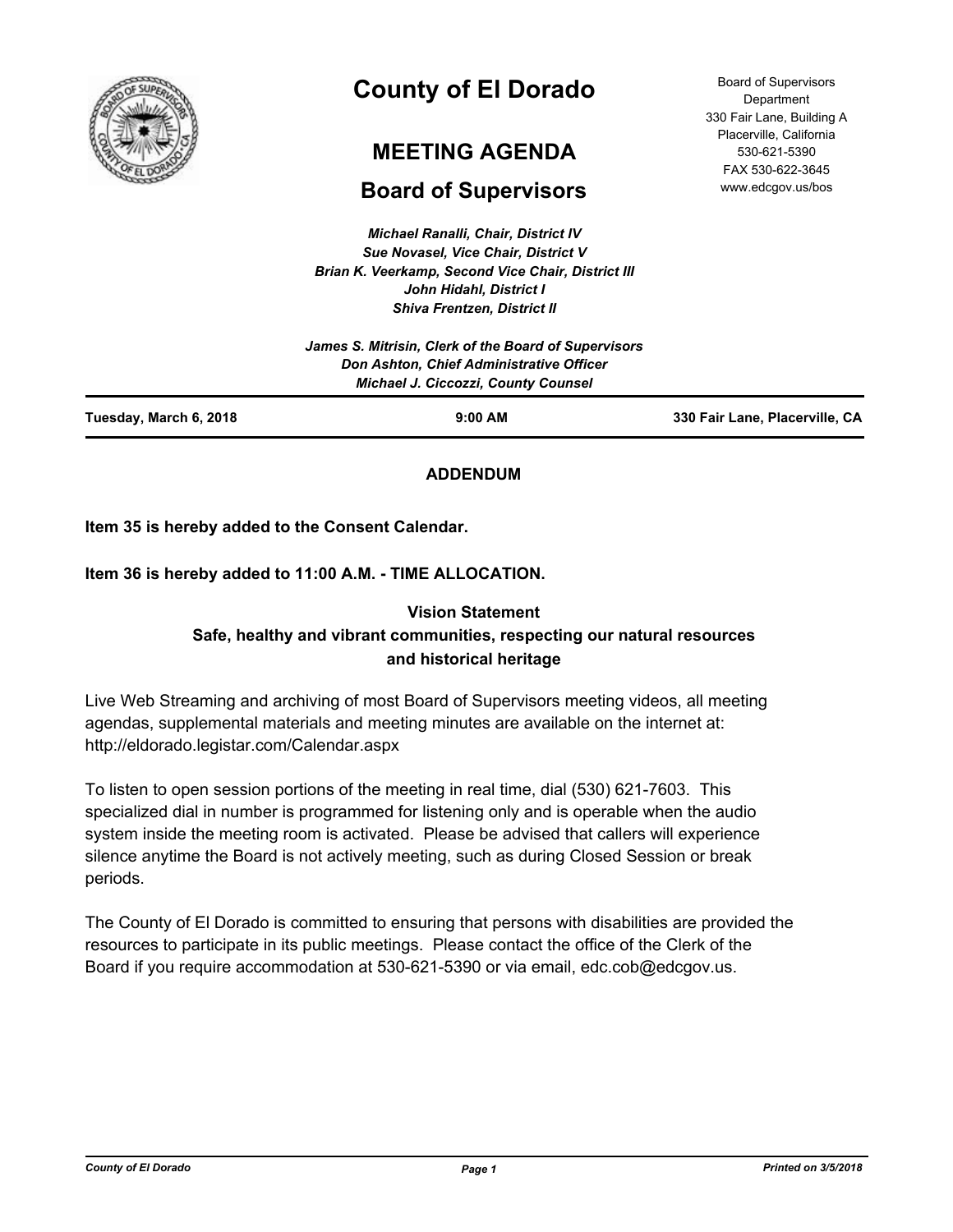The Board of Supervisors is concerned that written information submitted to the Board the day of the Board meeting may not receive the attention it deserves. The Board Clerk cannot guarantee that any FAX, email, or mail received the day of the meeting will be delivered to the Board prior to action on the subject matter.

The Board meets simultaneously as the Board of Supervisors and the Board of Directors of the Air Quality Management District, In-Home Supportive Services, Public Housing Authority, Redevelopment Agency and other Special Districts.

For Purposes of the Brown Act § 54954.2 (a), the numbered items on this Agenda give a brief description of each item of business to be transacted or discussed. Recommendations of the staff, as shown, do not prevent the Board from taking other action.

Materials related to an item on this Agenda submitted to the Board of Supervisors after distribution of the agenda packet are available for inspection during normal business hours in the public viewing packet located in Building A, 330 Fair Lane, Placerville or in the Board Clerk's Office located at the same address. Such documents are also available on the Board of Supervisors' Meeting Agenda webpage subject to staff's ability to post the documents before the meeting.

## **PROTOCOLS FOR PUBLIC COMMENT**

Public comment will be received at designated periods as called by the Board Chair.

Public comment on items scheduled for Closed Session will be received before the Board recesses to Closed Session.

Except with the consent of the Board, individuals shall be allowed to speak to an item only once.

On December 5, 2017 the Board adopted the following protocol relative to public comment periods:

Time for public input will be provided at every Board of Supervisors meeting. Individuals will have three minutes to address the Board. Individuals authorized by organizations will have three minutes to present organizational positions and perspectives and may request additional time, up to five minutes. At the discretion of the Board, time to speak by any individual may be extended.

A total of 20 minutes will be allocated for public comment during Open Forum and for each agenda item to be discussed. Public comment on certain agenda items designated and approved by the Board may be treated differently with specific time limits per speaker or a limit on the total amount of time designated for public comment. It is the intent of the Board that quasi-judicial matters have additional flexibility depending upon the nature of the issue.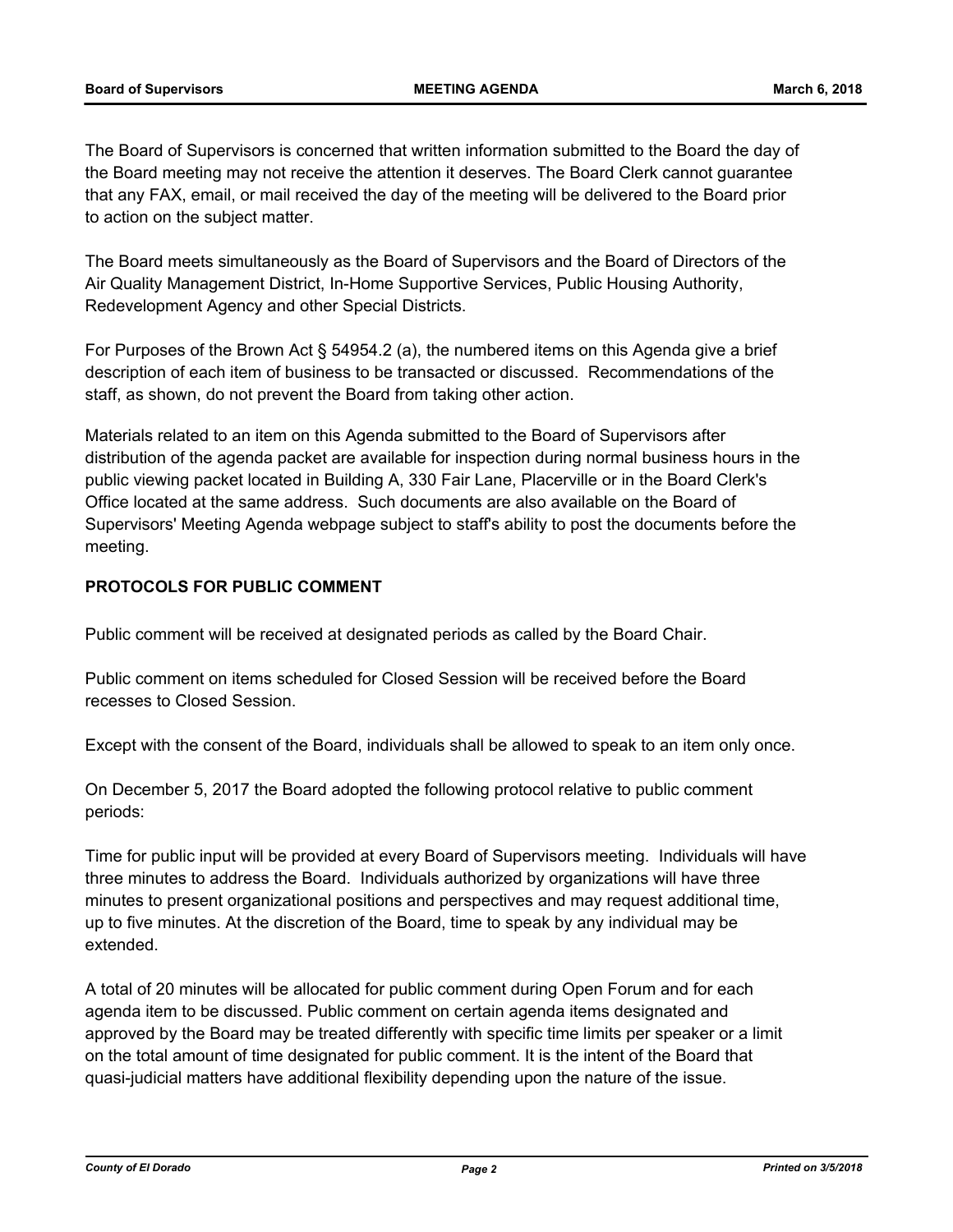Individual Board members may ask clarifying questions but will not engage in substantive dialogue with persons providing input to the Board.

If a person providing input to the Board creates a disruption by refusing to follow Board guidelines, the Chair of the Board may take the following actions.

Step 1. Request the person adhere to Board guidelines. If the person refuses, the Chair may ask the Clerk to turn off the speaker's microphone.

Step 2. If the disruption continues, the Chair may order a recess of the Board meeting.

Step 3. If the disruption continues, the Chair may order the removal of the person from the Board meeting.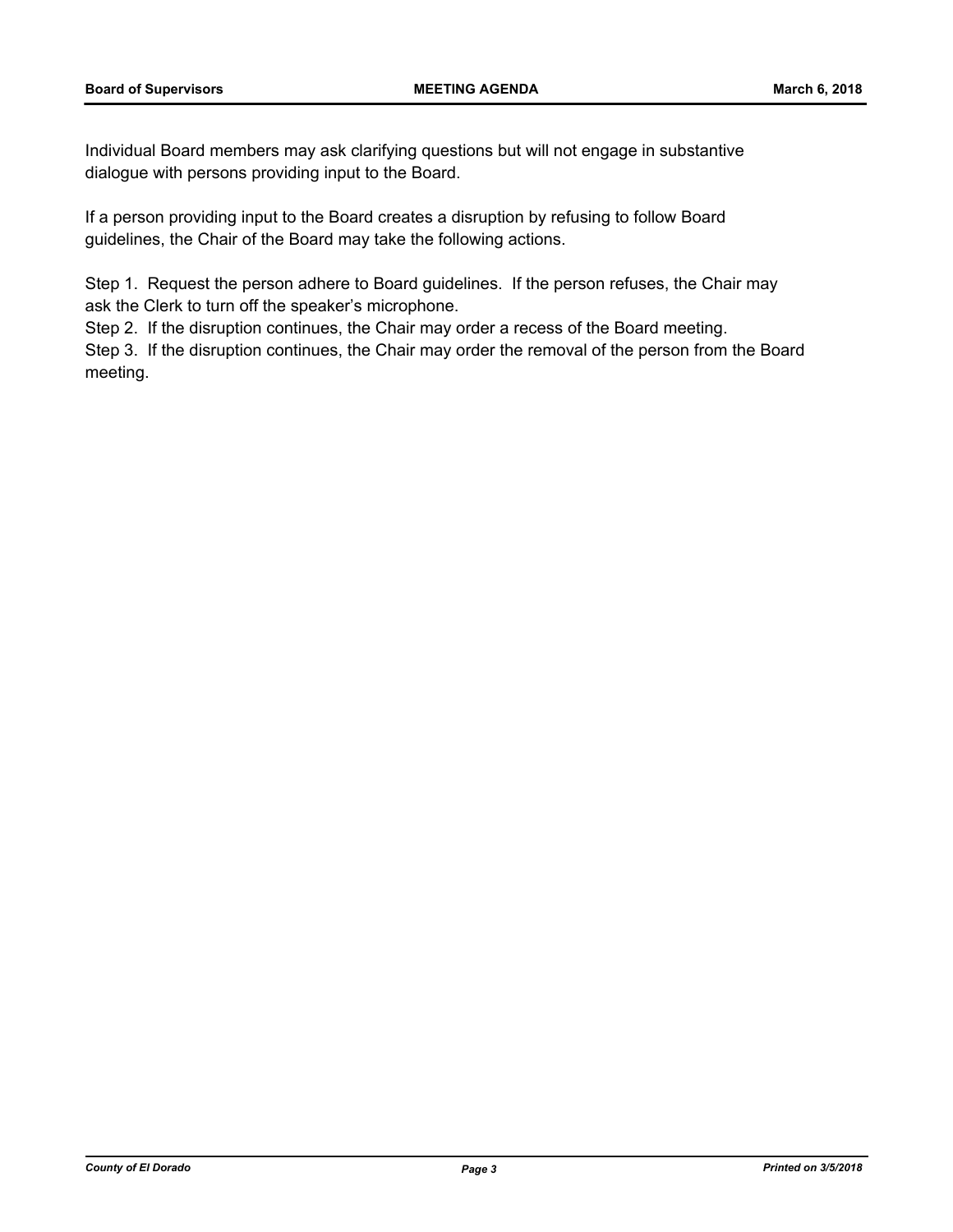#### **9:00 A.M. - CALL TO ORDER**

#### **INVOCATION AND PLEDGE OF ALLEGIANCE TO THE FLAG**

#### **ADOPTION OF THE AGENDA AND APPROVAL OF CONSENT CALENDAR**

The Board may make any necessary additions, deletions or corrections to the agenda including moving items to or from the Consent Calendar and adopt the agenda and the Consent Calendar with one single vote. A Board member may request an item be removed from the Consent Calendar for discussion and separate Board action. At the appropriate time as called by the Board Chair, members of the public may make a comment on matters on the Consent Calendar prior to Board action.

#### **OPEN FORUM**

Open Forum is an opportunity for members of the public to address the Board of Supervisors on subject matter that is not on their meeting agenda and within their jurisdiction. Public comments during Open Forum are limited to three minutes per person. Individuals authorized by organizations will have three minutes to present organizational positions and perspectives and may request additional time, up to five minutes. The total amount of time reserved for Open Forum is 20 Minutes.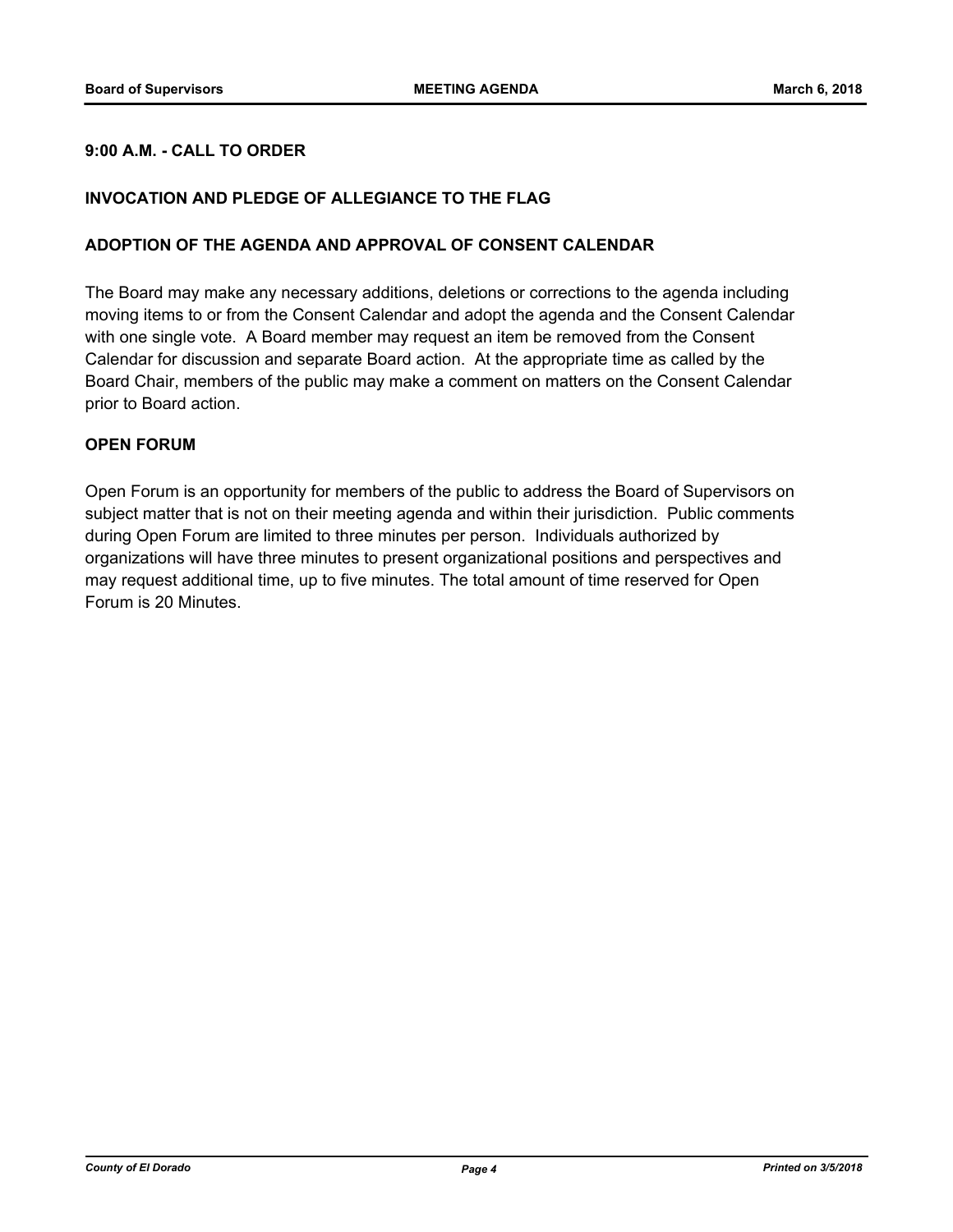#### **CONSENT CALENDAR**

**1.** [18-0299](http://eldorado.legistar.com/gateway.aspx?m=l&id=/matter.aspx?key=23642) Clerk of the Board recommending the Board approve the Minutes from the regular meeting of the Board of Supervisors on February 13, 2018.

#### **GENERAL GOVERNMENT - CONSENT ITEMS**

- **2.** [18-0259](http://eldorado.legistar.com/gateway.aspx?m=l&id=/matter.aspx?key=23602) The Auditor-Controller recommends the Board adopt and authorize the Chair to sign Resolution **025-2018** authorizing the transfer of \$26,656.59 in expired unclaimed property tax refunds to the county general fund in accordance with Revenue and Taxation Code (RTC) §5102.
- **3.** [18-0235](http://eldorado.legistar.com/gateway.aspx?m=l&id=/matter.aspx?key=23577) Clerk of the Board, based upon the recommendation of the El Dorado County Child Abuse Prevention Council, recommending the Board make the following reappointments to the El Dorado County Child Abuse Prevention Council: Reappoint Sheryce Allendorf, Community Based Organization Member, Term Expiration 1/1/2020; and Reappoint Carolyn Barla, Community Based Organization Member, Term Expiration 1/1/2020.
- **4.** [18-0249](http://eldorado.legistar.com/gateway.aspx?m=l&id=/matter.aspx?key=23592) Clerk of the Board, Chief Administrative Office, and Library Department recommending the Board adopt revisions to Board Policy F-8 County Display Cases & Exhibits in support of Strategic Plan Good Governance Goal - Objective 2.2.
- **5.** [18-0251](http://eldorado.legistar.com/gateway.aspx?m=l&id=/matter.aspx?key=23594) Human Resources Department recommending the Board approve and authorize the Chair to sign Resolution **022-2018** to retroactively change the bargaining unit of: 1) One (1.0) Senior Office Assistant position in the Chief Administrative

Office, Economic Development Division from GE (Local 1) to CO (Confidential); and

2) One (1.0) Executive Secretary-Law Justice position in the Public Defender's Office from GE to CO.

**6.** [18-0300](http://eldorado.legistar.com/gateway.aspx?m=l&id=/matter.aspx?key=23643) Human Resources Department recommending the Board approve and authorize the Chair to sign Resolution **023-2018** to: 1) Amend the Salary Schedule effective the first pay period following approval for the classifications Administrative Analyst I, Administrative Analyst II, and Sr. Administrative Analyst; and 2) Change the bargaining unit of the three classifications from MA (El Dorado County Managers' Association) to Local 1-PL (El Dorado County Employees' Association).

#### **FUNDING:** N/A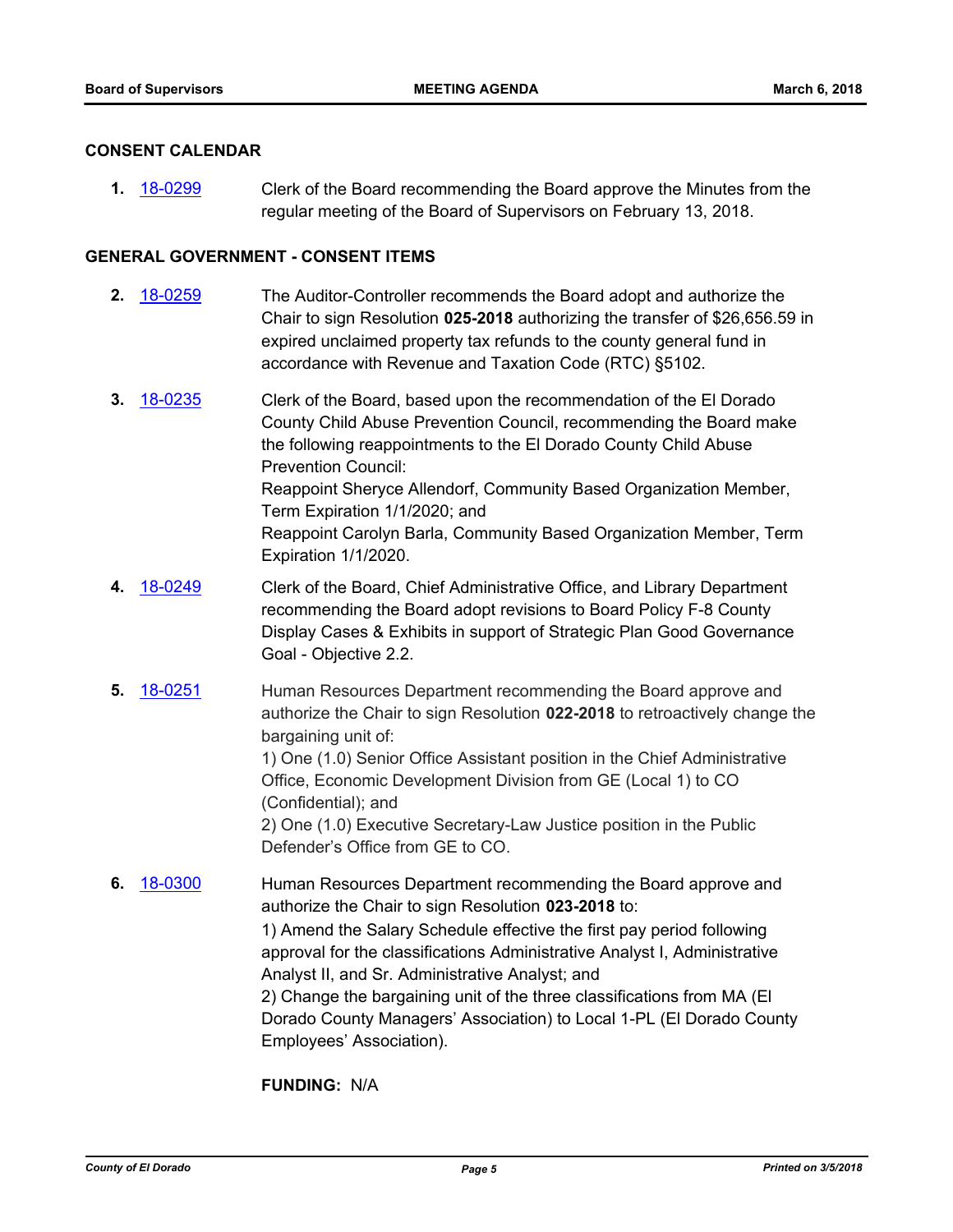**7.** [18-0301](http://eldorado.legistar.com/gateway.aspx?m=l&id=/matter.aspx?key=23644) Human Resources Department recommending the Board approve the insertion of a minimum qualification substitution pattern to the existing Deputy Probation Officer I/II - Institutions classification specification.

#### **FUNDING**: N/A

**8.** [18-0302](http://eldorado.legistar.com/gateway.aspx?m=l&id=/matter.aspx?key=23645) Human Resources Department recommending the Board approve and adopt the newly revised Park Operations Assistant classification specification.

#### **FUNDING:** N/A

**9.** [18-0250](http://eldorado.legistar.com/gateway.aspx?m=l&id=/matter.aspx?key=23593) Human Resources Department recommending the Board adopt the Telework Policy.

#### **FUNDING:** N/A

**10.** [18-0246](http://eldorado.legistar.com/gateway.aspx?m=l&id=/matter.aspx?key=23589) Recorder-Clerk recommending the Board consider the following: 1) Authorize the Recorder-Clerk to negotiate a three (3) year Agreement for Services with SouthTech Systems for the provision of a replacement Document Recording and Clerk Management System for a one time not to exceed amount of \$256,962 plus applicable taxes, one-time SQL server licenses not to exceed \$20,000 plus applicable taxes, and annual maintenance and support not to exceed \$46,260 per year; and 2) Authorize the Purchasing Agent or their designee to execute said Agreement, contingent upon Counsel and Risk Management review.

**FUNDING:** Recorder-Clerk Special Revenue Funds.

- **11.** [18-0238](http://eldorado.legistar.com/gateway.aspx?m=l&id=/matter.aspx?key=23580) Supervisor Novasel recommending the Board take the following action regarding the District 5 representative on the Community and Economic Development Advisory Committee:
	- 1) Accept with thanks the resignation of David Orr; and
	- 2) Appoint Leon Abravanel Term Expiration 1/1/2019.
- **12.** [18-0293](http://eldorado.legistar.com/gateway.aspx?m=l&id=/matter.aspx?key=23636) Supervisor Ranalli recommending the Board authorize the Chair to sign a Certificate of Commendation to recognize and congratulate Danny Sewell for attaining the rank of Eagle Scout.
- **13.** [18-0328](http://eldorado.legistar.com/gateway.aspx?m=l&id=/matter.aspx?key=23671) Supervisor Ranalli recommending the Board approve the appointment of Tim Page to serve as the District IV alternate member on the Veterans Affairs Commission. Term to expire on January 1, 2019.
- **14.** [16-0305](http://eldorado.legistar.com/gateway.aspx?m=l&id=/matter.aspx?key=20961) Supervisor Ranalli recommending the Board find that a state of emergency continues to exist in El Dorado County as a result of unprecedented tree mortality due to drought conditions and related bark beetle infestations. (Cont. 2/13/18, Item 9)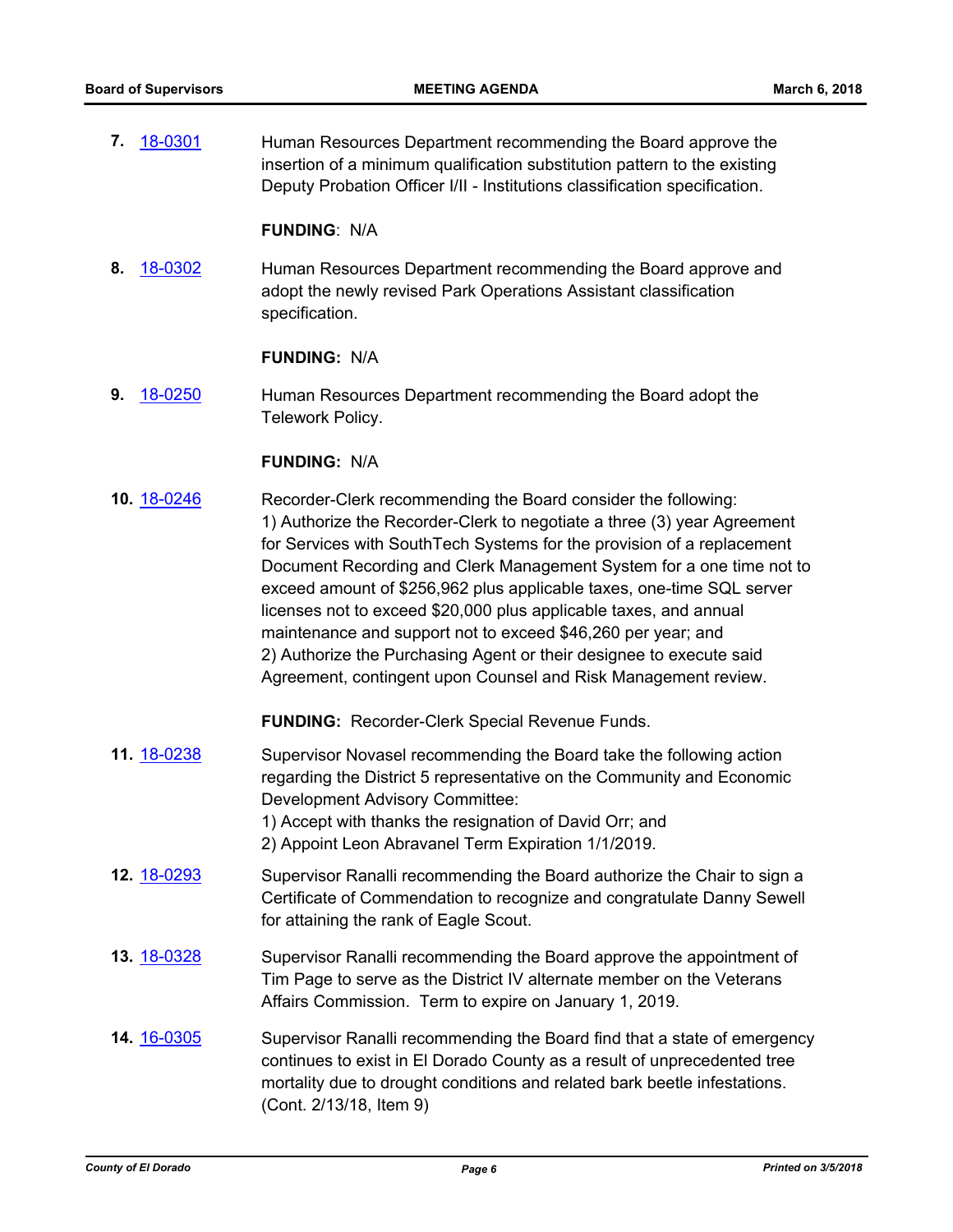#### **HEALTH AND HUMAN SERVICES - CONSENT ITEMS**

**15.** [18-0331](http://eldorado.legistar.com/gateway.aspx?m=l&id=/matter.aspx?key=23674) Health and Human Services Agency recommending the Board adopt and authorize the Chair to sign Resolution **024-2018**, thereby adding one Administrative Technician allocation with a Confidential designation, and deleting one vacant Executive Assistant allocation.

> **FUNDING:** Various Health and Human Services Agency funding streams; Federal, State, and General Fund.

**16.** [18-0120](http://eldorado.legistar.com/gateway.aspx?m=l&id=/matter.aspx?key=23462) Health and Human Services Agency, recommending the Board: 1) Approve and authorize the Chair to sign Agreement for Services #632 with Only Kindness, Inc., for the provision of outreach and engagement services for veterans and their families, for a term commencing upon execution through June 30, 2020, with a maximum contractual obligation of \$450,000; and 2) Authorize the Purchasing Agent, or their designee to execute further documents relating to Agreement for Services #632, including

amendments which do not increase the maximum dollar amount or term of the Agreement, and contingent upon approval by County Counsel and Risk Management.

**FUNDING:** Mental Health Services Act.

**17.** [18-0227](http://eldorado.legistar.com/gateway.aspx?m=l&id=/matter.aspx?key=23569) Health and Human Services Agency, recommending the Board approve and authorize the Chair to sign Memorandum of Understanding 248-M1810 with Area 4 Agency on Aging Joint Powers Authority, and San Joaquin County Department of Aging and Community Services, to serve as fiscal intermediary for the provision of education and counseling on the Health Insurance Counseling and Advocacy Program for Medicare Beneficiaries, for the term upon execution through June 30, 2023.

**FUNDING:** California Department of Aging.

**18.** [18-0228](http://eldorado.legistar.com/gateway.aspx?m=l&id=/matter.aspx?key=23570) Health and Human Services Agency, recommending the Board receive and file a report from Dr. Williams, Public Health Officer, regarding the cessation of County Public Health Laboratory services approved by the Board at the hearing held on March 21, 2017.

#### **FUNDING:** N/A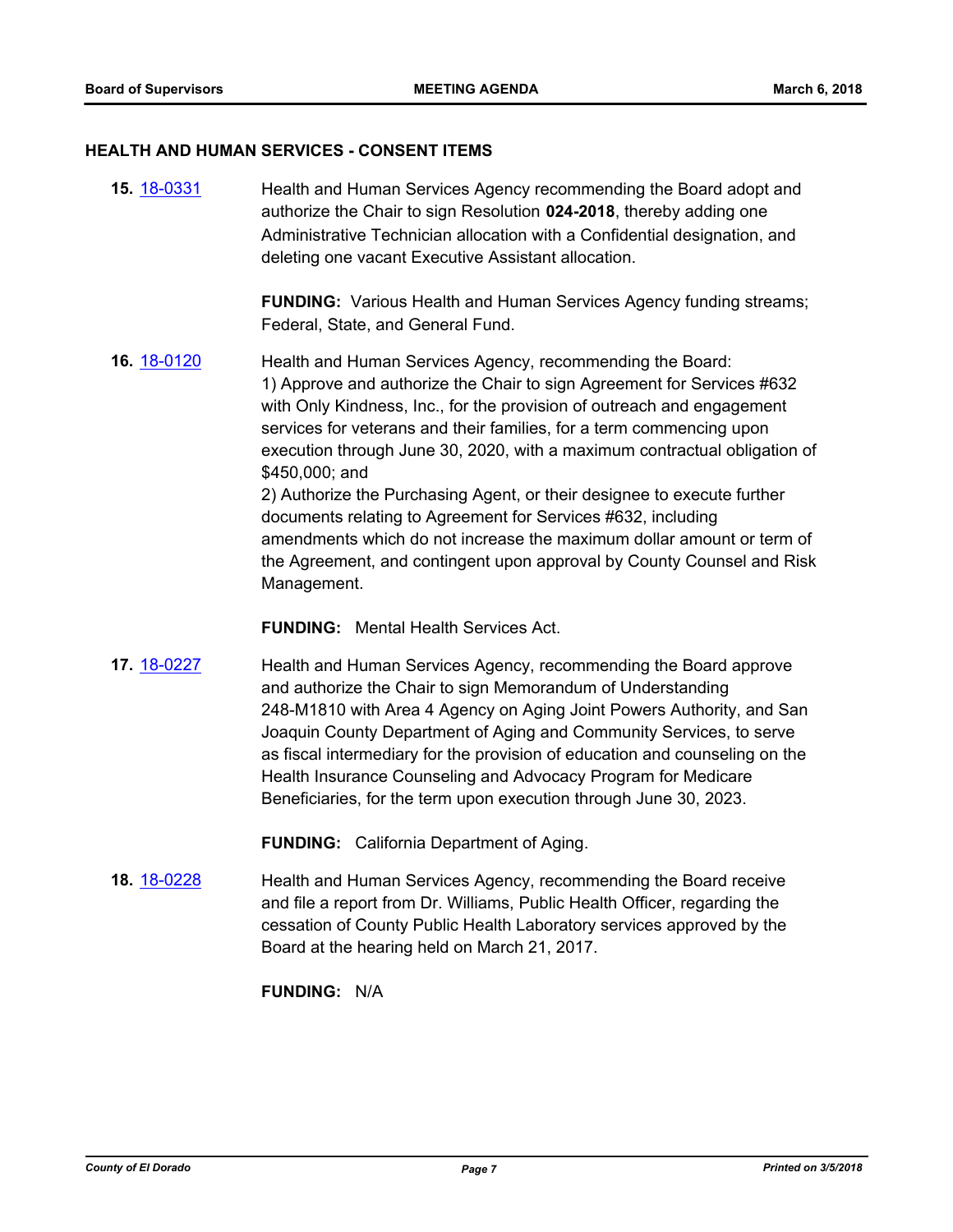#### **LAND USE AND DEVELOPMENT - CONSENT ITEMS**

**19.** [18-0127](http://eldorado.legistar.com/gateway.aspx?m=l&id=/matter.aspx?key=23469) Community Development Services, Department of Transportation and Human Resources, recommending the Board adopt and authorize the Chair to sign Resolution **026-2018**, amending the Authorized Personnel Allocation Resolution 109-2017, thereby deleting one vacant Sr. Engineering Technician allocation, one vacant Engineering Technician allocation, and one vacant Assistant in Civil Engineering (Limited Term) allocation and adding two Department Analyst I/II allocations and one Associate Civil Engineer allocation to the personnel allocations for the Department of Transportation, effective March 6, 2018.

> **FUNDING:** Various Department of Transportation funding streams. (Non-General Fund)

**20.** [18-0150](http://eldorado.legistar.com/gateway.aspx?m=l&id=/matter.aspx?key=23492) Community Development Services, Department of Transportation, recommending the Board consider the following: 1) Approve and authorize the Chair to sign the Notice of Acceptance with Martin Brothers Construction, for the 2017 Tahoe Basin Pavement Rehabilitation Project, Contract PW 17-31187, CIP 49307, P&C 214-C1811; and 2) Approve and authorize the Clerk of the Board to release the Payment

and Performance Bonds to the Surety upon notification from the Department of Transportation, after the one-year guarantee period.

**FUNDING:** Local and State discretionary funding. (100%)

21. [18-0051](http://eldorado.legistar.com/gateway.aspx?m=l&id=/matter.aspx?key=23392) Community Development Services, Department of Transportation, recommending the Board approve and authorize the Director of Transportation to sign a Modification to the United States Forest Service Domestic Grant 13-DG-11051900-029 which will increase the current grant funding in the amount of \$275,000 from \$2,268,538 to \$2,543,538 for use on the Country Club Heights Erosion Control Project (CIP 95191).

**FUNDING:** United States Forest Service Grant Funds. (100% - Federal)

**22.** [18-0017](http://eldorado.legistar.com/gateway.aspx?m=l&id=/matter.aspx?key=23358) Community Development Services, Department of Transportation, recommending the Board consider the following pertaining to the 2018 Elks Club Drive Emergency Road Repair Project, Contract PW 17-31191, CIP 78725:

> 1) Approve and adopt the Plans and Contract Documents and authorize the Chair to sign the Plans; and

2) Authorize advertisement for construction bids.

**FUNDING:** FHWA (88.53% - Federal) and Local Discretionary Funds. (11.47% - Local)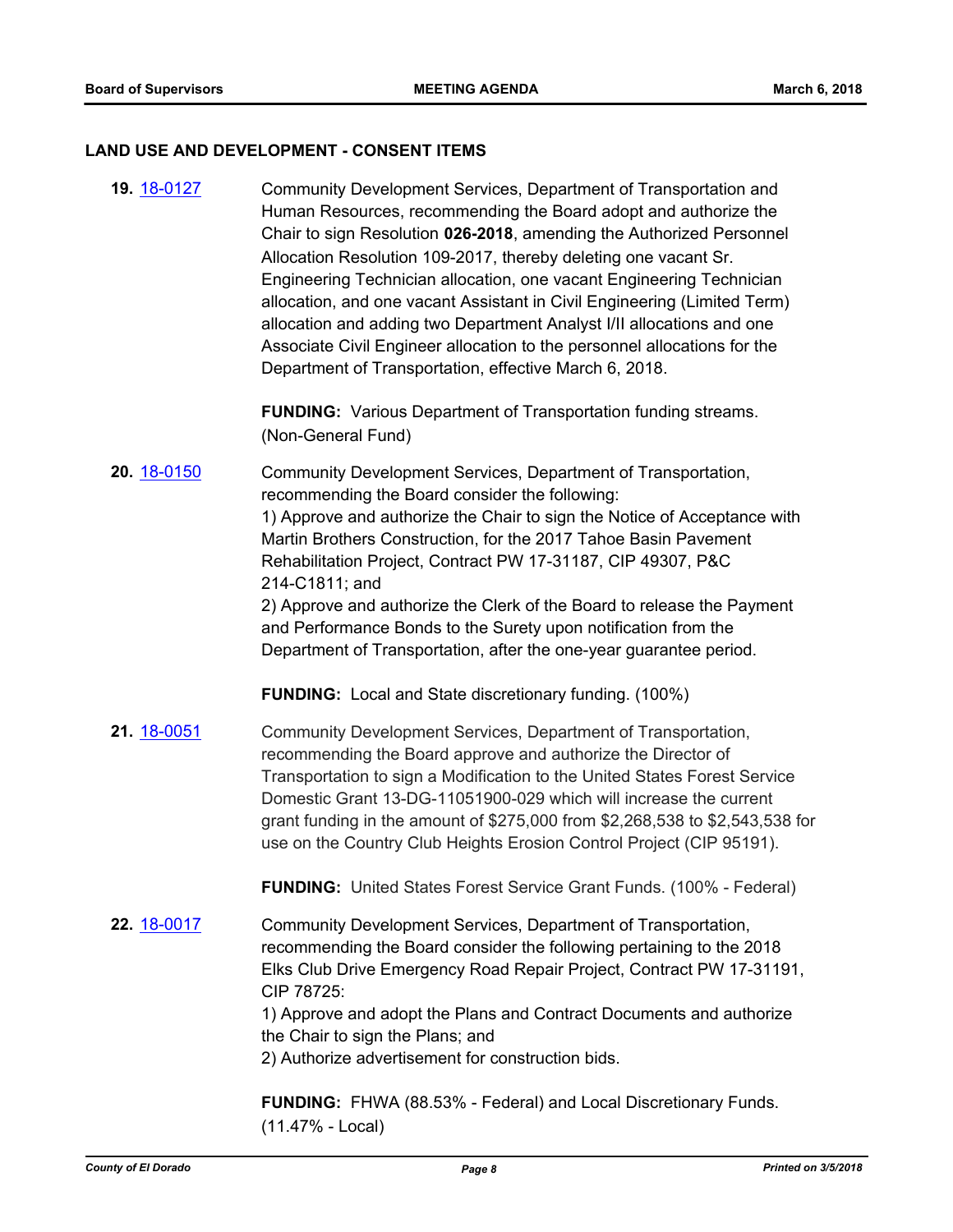**23.** [18-0204](http://eldorado.legistar.com/gateway.aspx?m=l&id=/matter.aspx?key=23546) Community Development Services, Department of Transportation, recommending the Board adopt and authorize the Chair to sign Resolution **021-2018** authorizing the Department of Transportation Director, or designee, the delegated authority to approve temporary road closures for utility and Capital Improvement Program projects.

#### **FUNDING:** N/A

**24.** [18-0168](http://eldorado.legistar.com/gateway.aspx?m=l&id=/matter.aspx?key=23510) Chief Administrative Office and Community Development Services, Planning and Building Department recommending the Board adopt and authorize the Chair to sign Personnel Allocation Resolution **020-2018**, thereby amending the current authorized personnel allocation to delete a vacant 1.0 full time equivalent (FTE) Office Assistant I/II allocation in Community Development Services, Administration and Finance and add a 1.0 FTE Development Technician I/II allocation to the Community Development Services, Planning and Building Department.

**FUNDING:** Building Permit Fees.

**25.** [18-0287](http://eldorado.legistar.com/gateway.aspx?m=l&id=/matter.aspx?key=23630) Community Development Services, Planning and Building Department, submitting for approval of Final Map (TM06-1428-F-2) for Carson Creek Unit 2A, Phase 2, creating a total of 141 lots consisting of 139 residential lots and 2 lettered lots on property identified by Assessor's Parcel Number 117-680-05, located on the south side of Carson Crossing Drive on the west side of Palmdale Drive, in the El Dorado Hills area, and recommending the Board consider the following: 1) Approve the Final Map (TM06-1428-F-2) for Carson Creek Unit 2A, Phase 2 Subdivision; and 2) Approve and authorize the Chair to sign the Agreement to Make Subdivision Improvements. (Supervisorial District 2)

**FUNDING:** Developer funded subdivision improvements.

**26.** [18-0298](http://eldorado.legistar.com/gateway.aspx?m=l&id=/matter.aspx?key=23641) Community Development Services, Department of Transportation, recommending the Board consider the following pertaining to the Newtown Road Storm Damage Repair Project, Contract PW 17-31185, CIP 78706: 1) Approve and adopt the Plans and Contract Documents and authorize the Chair to sign the Plans; and 2) Authorize advertisement for construction bids.

> **FUNDING:** Federal Highway Administration anticipated reimbursement (88.53%), California Disaster Assistance Act anticipated reimbursement (8.60%), Road Fund (2.87%)

## **END CONSENT CALENDAR**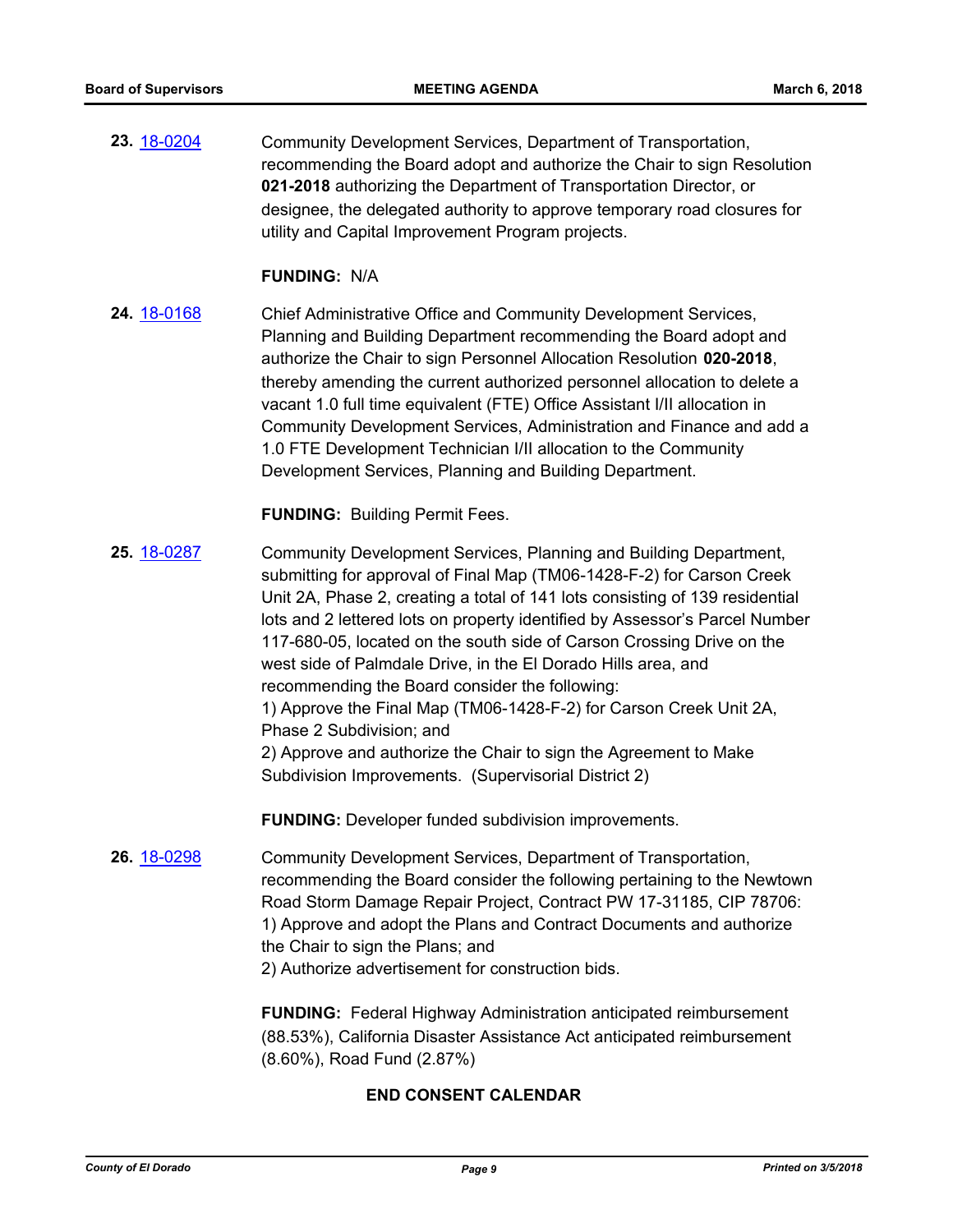#### **DEPARTMENT MATTERS**

**27.** [18-0241](http://eldorado.legistar.com/gateway.aspx?m=l&id=/matter.aspx?key=23583) Treasurer-Tax Collector recommending the Board consider the following: 1) Approve the Introduction (First Reading) of Ordinance **5080** amending Title 5 - County Business License Ordinance of the El Dorado County Ordinance Code, Chapter 5.04 - General Provisions. 2) Waive full reading of the Ordinance, read by title only and continue this matter to March 13, 2018, for Final Passage (Second Reading). (Est. Time: 10 Min)

#### **FUNDING:** N/A

- **28.** [18-0105](http://eldorado.legistar.com/gateway.aspx?m=l&id=/matter.aspx?key=23447) Chief Administrative Office recommending the Board receive informational presentations from the listed Departments as part of the preparation for the Fiscal Year 2018-19 Budget development process:
	- 1) District Attorney;
	- 2) Agricultural Commissioner;
	- 3) Public Defender;
	- 4) Child Support Services; and
	- 5) Chief Administrative Office Administration & Wrap-up. (Est. Time: 2 Hr.)
- **29.** [18-0292](http://eldorado.legistar.com/gateway.aspx?m=l&id=/matter.aspx?key=23635) Chief Administrative Office recommending the Board receive and file the attached Fiscal Year 2017-18 Mid-Year Budget Report, and approve the updated Board Policy B-1, Budget Control and Responsibility. (Est. Time: 30 Min.)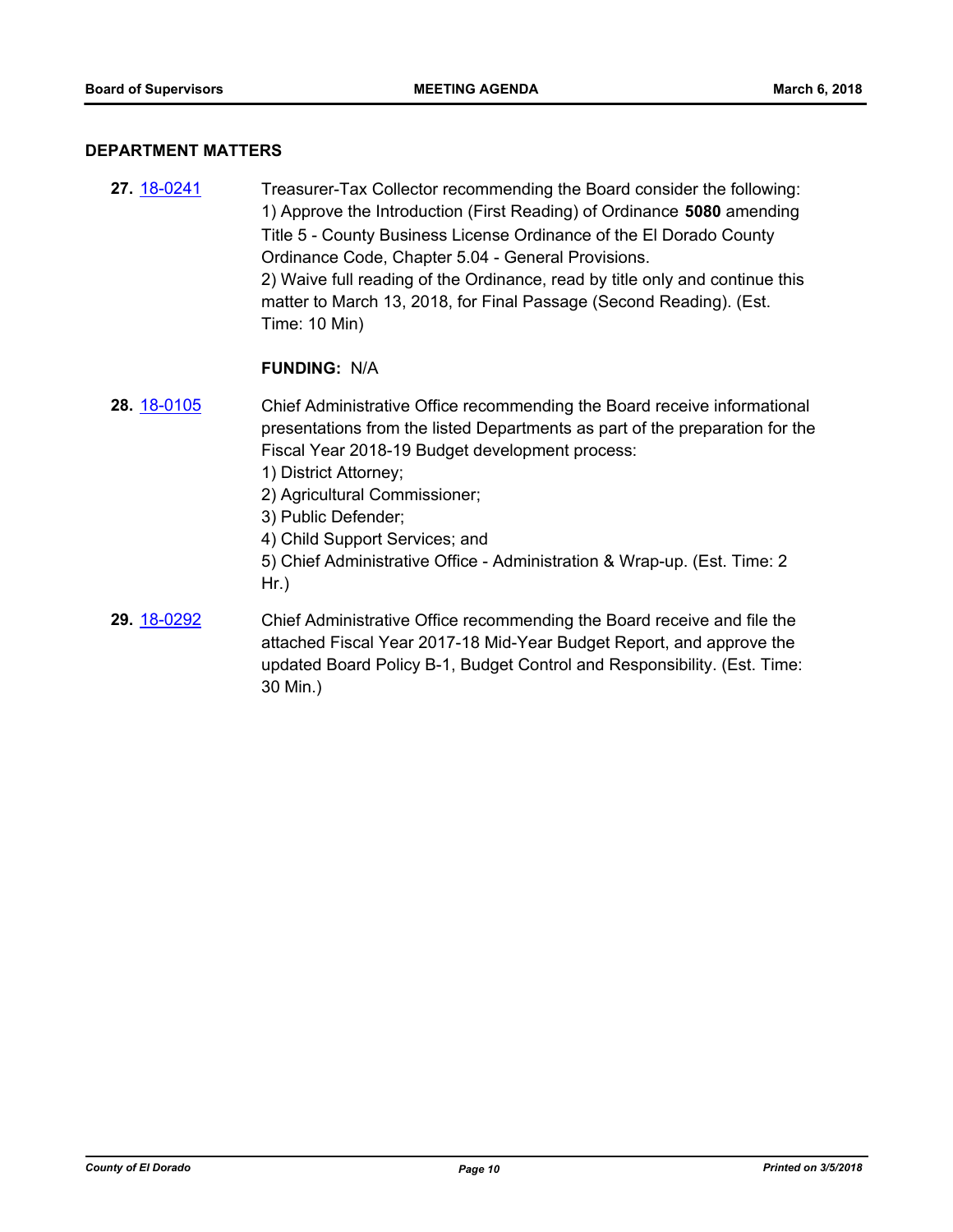## **11:00 A.M. - TIME ALLOCATION**

| 30. 18-0294 | Supervisor Ranalli recommending Board:<br>1) Recognize California Highway Patrol Officer Ian Hoey for his dedication<br>and extraordinary effort to establish partnerships, on behalf of the<br>Placerville California Highway Patrol Office, with the numerous local<br>government, education and non-profit organizations throughout the County<br>of El Dorado in the establishment, support and participation in programs<br>and events that serve to improve and protect the lives of all residents<br>throughout the County of El Dorado; and<br>2) Authorize Chair to sign Proclamation to commend Officer Ian Hoey for<br>his commitment to protect and serve the residents of the County of El<br>Dorado. (Est. Time: 10 Min.) |
|-------------|-----------------------------------------------------------------------------------------------------------------------------------------------------------------------------------------------------------------------------------------------------------------------------------------------------------------------------------------------------------------------------------------------------------------------------------------------------------------------------------------------------------------------------------------------------------------------------------------------------------------------------------------------------------------------------------------------------------------------------------------|
| 31. 18-0283 | Supervisor Frentzen recommending the Board approve and authorize the<br>Chair to sign a Proclamation recognizing Grizzly Flats Fire Safe Council as<br>the recipient of the 2018 Wildfire Mitigation Award. This prestigious award<br>is supported by the National Association of State Foresters, the<br>International Association of Fire Chiefs, the National Fire Protection<br>Association and the USDA Forest Service to recognize the efforts of<br>organizations and individuals who have implemented successful and<br>sustainable wildfire mitigation projects in their communities. (Est. Time: 10<br>Min.)                                                                                                                  |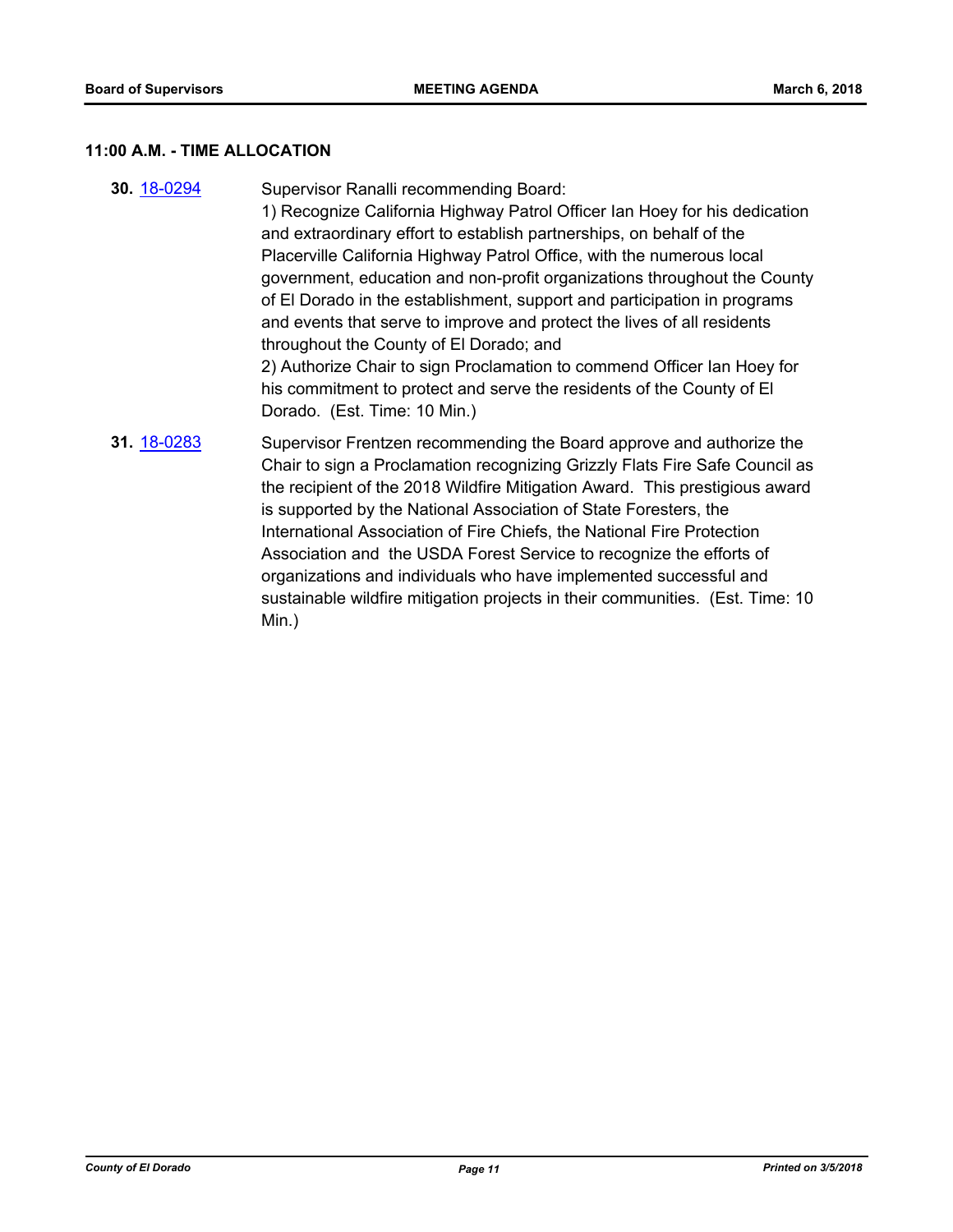#### **2:00 P.M. - TIME ALLOCATION**

**32.** [18-0148](http://eldorado.legistar.com/gateway.aspx?m=l&id=/matter.aspx?key=23490) HEARING - To consider an appeal submitted by Lake Tahoe Accommodations to determine whether findings of the Vacation Home Rental Administrative Hearing Officer are supported by substantial evidence. Vacation Home Rental addresses related to this hearing are 1240 Pine Valley Road and 1845 Susquehana Drive in the unincorporated area of South Lake Tahoe. (Est. Time: 30 Min.)

> Public comment on this matter is restricted to the specific appeal as agendized.

#### **2:30 P.M. - TIME ALLOCATION**

**33.** [18-0337](http://eldorado.legistar.com/gateway.aspx?m=l&id=/matter.aspx?key=23680) HEARING - To consider an appeal submitted by Richard Young to determine whether findings of the Vacation Home Rental Administrative Hearing Officer are supported by substantial evidence. Vacation Home Rental address related to this hearing is 2541 Copper Way in the unincorporated area of South Lake Tahoe. (Est. Time: 30 Min.)

> Public comment on this matter is restricted to the specific appeal as agendized.

#### **ITEMS TO/FROM SUPERVISORS**

#### **CAO UPDATE**

#### **ADJOURNMENT**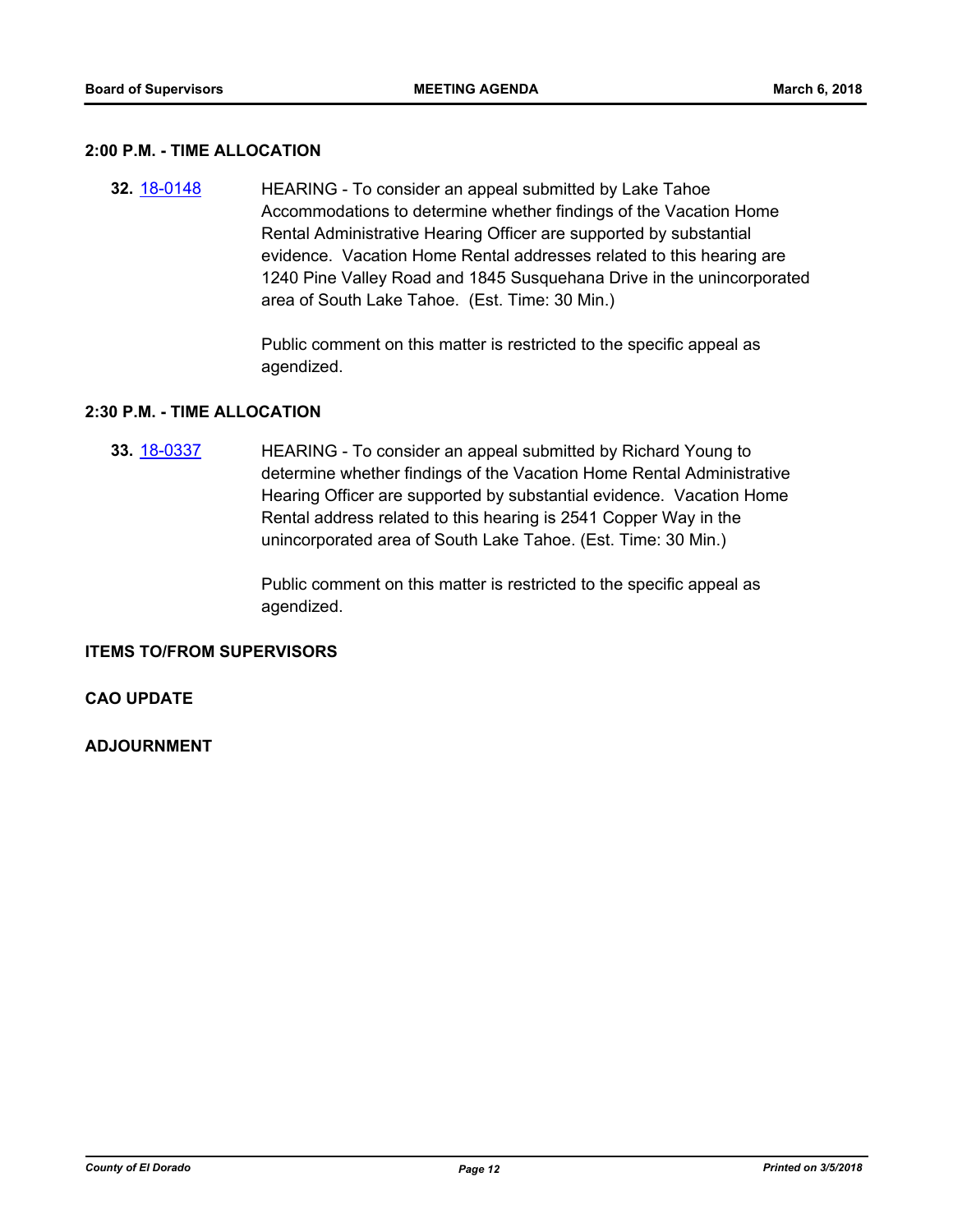## **CLOSED SESSION**

**34.** [18-0290](http://eldorado.legistar.com/gateway.aspx?m=l&id=/matter.aspx?key=23633) **Pursuant to Government Code Section 54957- Public Employee Performance Evaluation.** Title: Director of Planning & Building. (Est. Time: 20 Min.)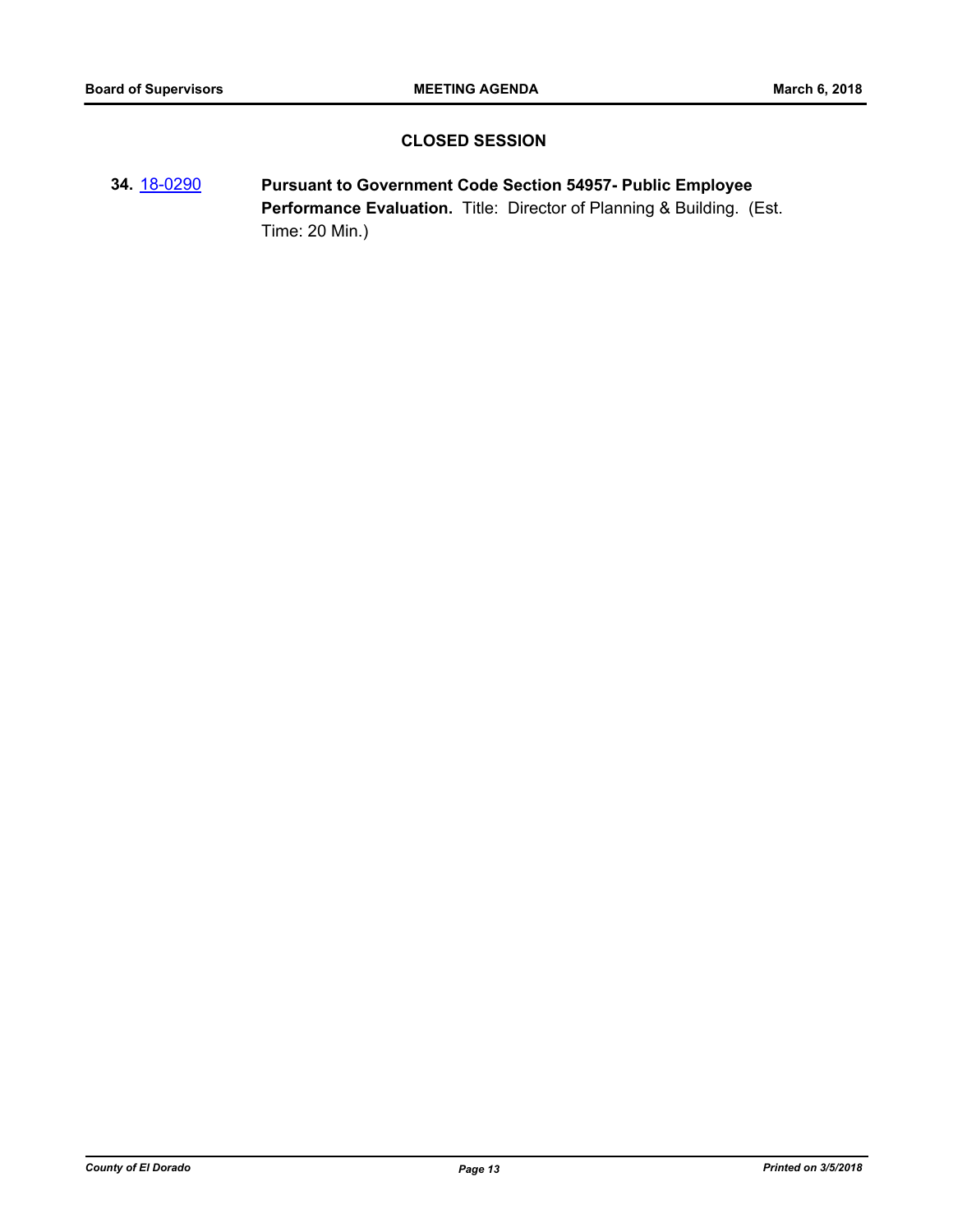On August 19, 2003, the Board adopted the following protocol: It is a requirement that all speakers, County staff and the public, when approaching the podium to make a visual presentation to the Board of Supervisors, must provide the Clerk with the appropriate number of hard copies of the presentation for Board members and the audience.

Digital Recordings of regular, Tuesday Board of Supervisors meeting are BROADCAST ON CABLE TV as follows:

West Slope - Comcast - Channel 15, Wednesday at 1:00 P.M. (day after Tuesday meeting) and Tuesday at 7:00 A.M. (One week after previous Tuesday Meeting)